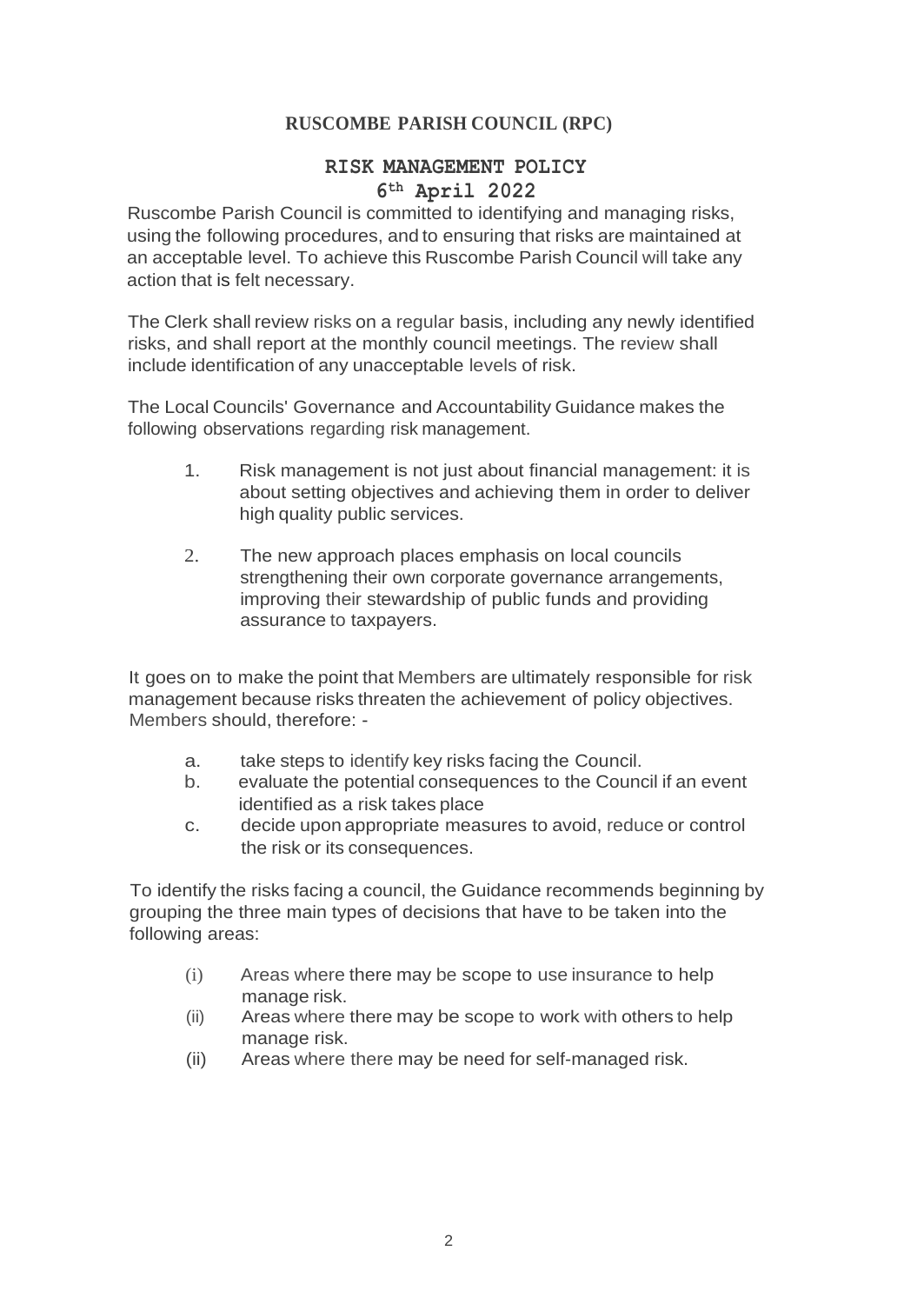## **SECTIONl**

## **AREAS WHERE THERE MAY BE SCOPE TO USE INSURANCE TO HELP MANAGE RISK**

#### *1A RISK /DENT/FICATIONS*

### **a Protection of physical assets e.g. buildings, furniture, equipment and regalia.**

All physical assets are insured with Suffolk Rural Community Council (Suffolk Acre Insurance Services) and underwritten by Zurich Municipal Insurance under Policy YLL122004 195300

#### **b Risk of damage to third party property or individuals as a result of the Council providing services or amenities to the public.**

RPC has Public Liability Insurance of £6,000,000 under policy YLL 122004 195300

### **c Risk of consequential loss of income or the need to provide essential services following critical damage, loss or nonperformance by a third party (consequential loss).**

Included in insurance policy YLL122004 195300

#### **d Loss of cash through theft or dishonesty (fidelity guarantee).**

The Council has Fidelity Guarantee cover up to £15,000 for all council members under insurance policy YLL 122004 195300

#### **e Legal liability as a consequence of asset ownership (public liability).**

See (b) above.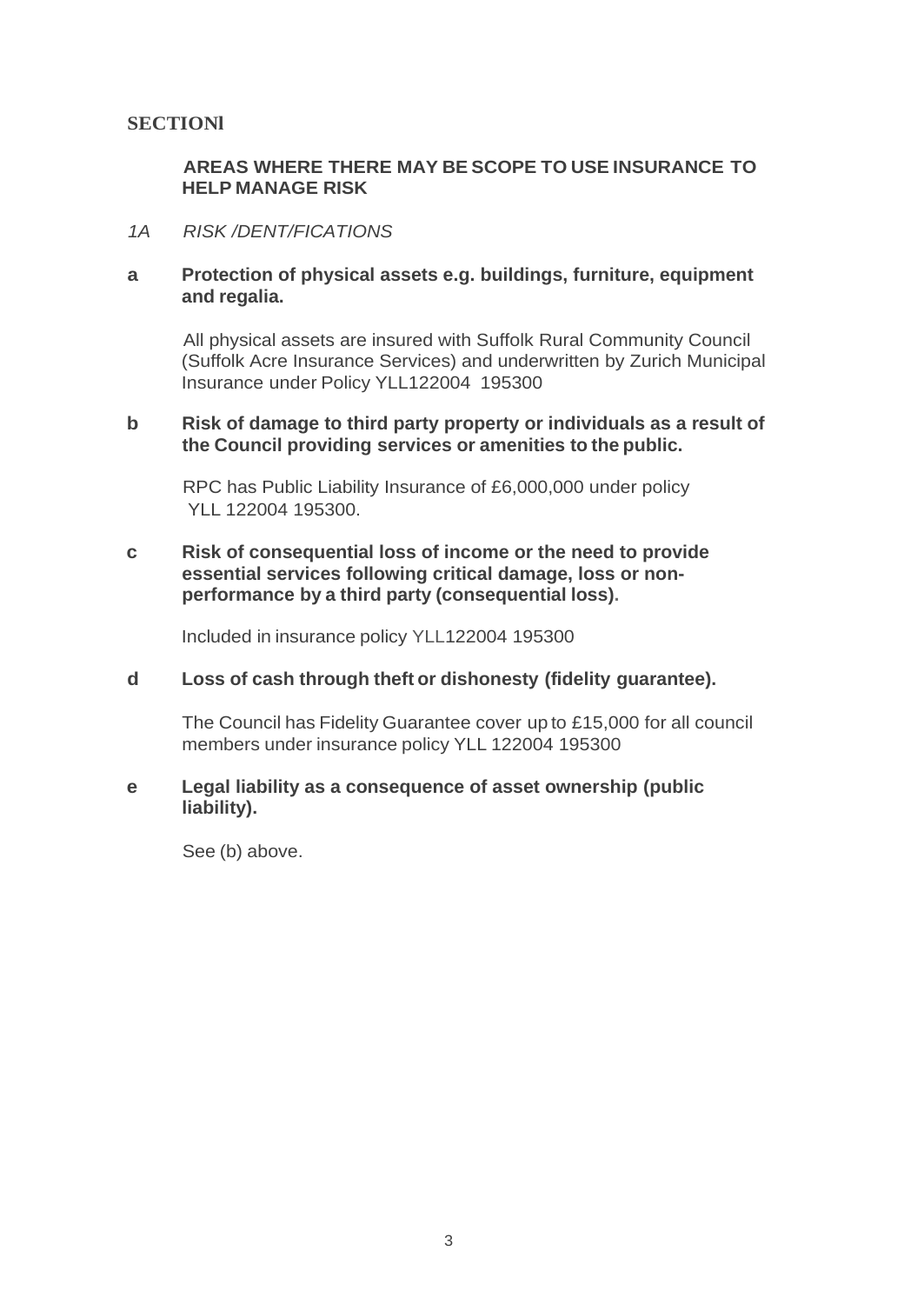## *1B INTERNAL CONTROLS*

#### **a Maintain an up-to- date register of Assets and investments.**

An Asset Register shall be compiled annually by the Clerk and presented to Council with Annual Accounts each year. Ruscombe Parish council has are an account with Nationwide Building Society and two investment accounts with National Savings

### **b Regular maintenance for physical assets**

The Clerk shall inspect the few assets that RPC has and shall be submitted to council on a needs to basis. A list of assets is maintained.

#### **c Annual Review of risk and the adequacy of insurance cover.**

The clerk shall review the insurance cover annually and report to the council prior to renewal, cover shall be renewed as agreed by council.

#### **Ensuring robustness of insurance providers.**

There are three main insurers for local councils - Zurich Municipal, Aviva (formerly Norwich Union) and AON (formerly Comhill Insurance). RPC uses Suffolk Rural Community Council (Suffolk Acre) underwritten by Zurich Municipal and is confident that this Insurance cover is sufficiently robust.

## IC *INTERNALAUDITASSURANCE*

## **a Review of internal controls** in **place and their documentation.**

Internal controls shall be reviewed by the Clerk and Internal Auditor. A change to Recommendations shall be submitted to the Council.

#### **b Review of management arrangements regarding insurance cover.**

As above

## **c Testing of specific internal controls**

This is undertaken as part of the audit process. The clerk shall report to the council for resolution.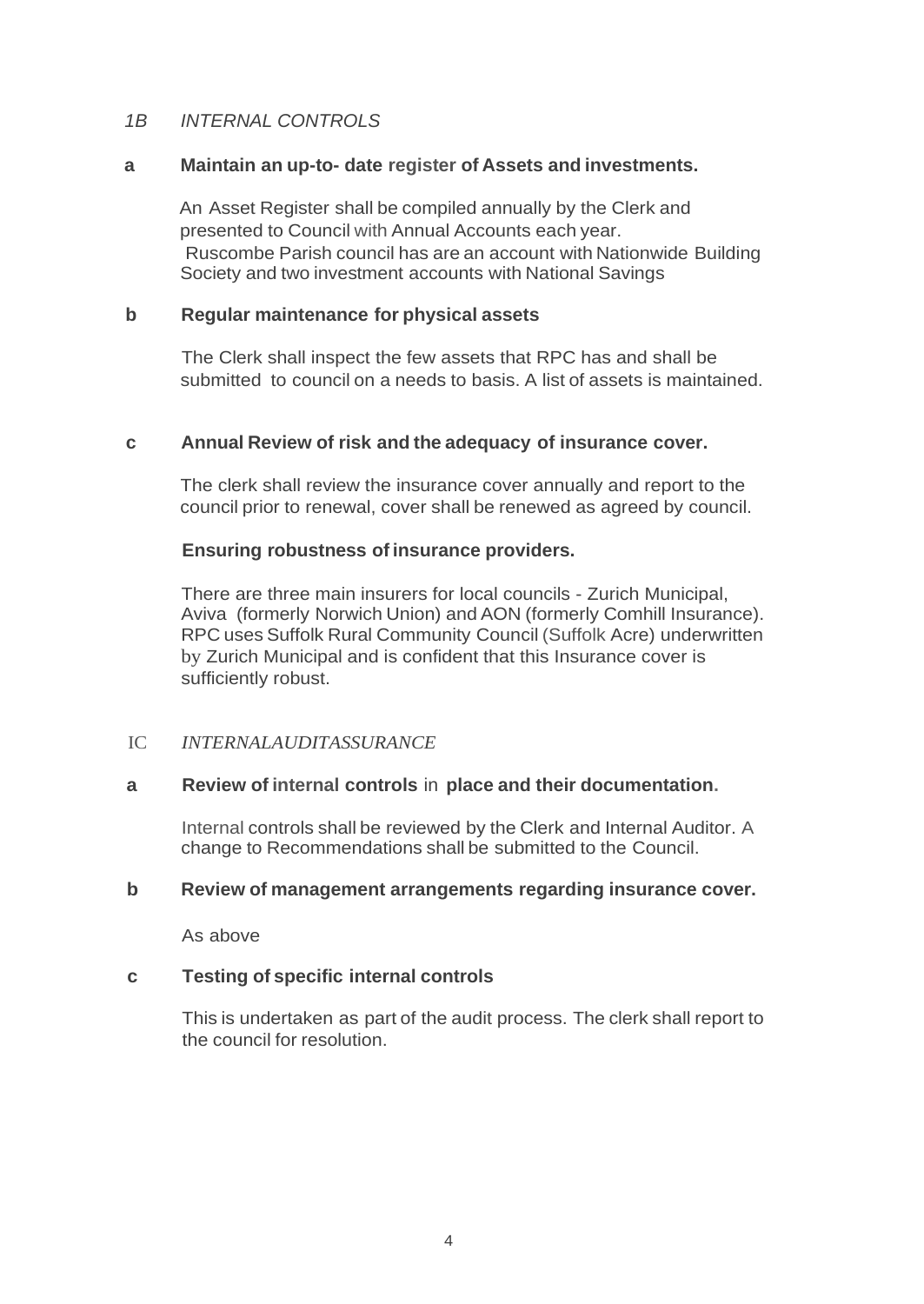# **SECTION2**

## **AREAS WHERE THERE MAY BE SCOPE TO WORK WITH OTHERS TO HELP MANAGE RISK**

### *2A RISK IDENTIFICATION*

### **a Security for vulnerable buildings, amenities or equipment**

Ruscombe Parish Council owns no buildings, major amenities or equipment.

#### **b Maintenance for vulnerable buildings, amenities or equipment.**

See (a) above.

## **c The provision of services being carried out under agency/partnership agreements with principal authority.**

Wokingham Borough Council (WBC) is a Best Value principal authority.

#### **d Banking Services.**

Two councillors shall sign all cheques. Supporting documentation (invoice or expense claim) shall be attached when signatures are required.

#### **e Provision of amenities/facilities for events for local community groups.**

Ruscombe Parish Council does not provide these services.

## **f Professional services, contractors etc.**

The Council shall endeavour to ensure it has the opportunity to select (from at least 2 for expenditure greater than £100) the provider of any professional service it requires, including WBC's list of approved contractors. Any professionals whose services it uses shall be established and often selected on recommendation. Wherever possible a short-list of three shall be drawn up.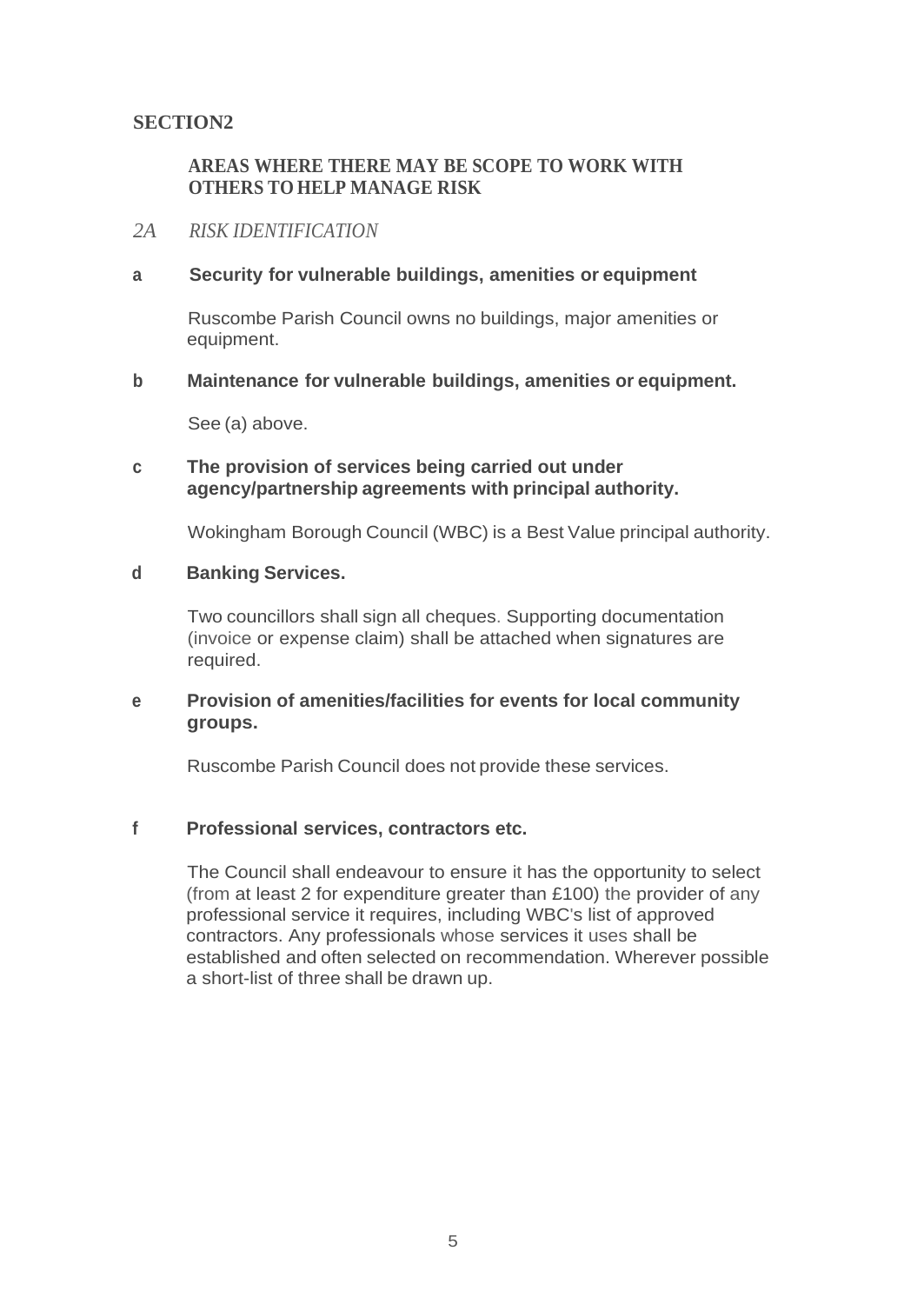## *28 INTERNAL CONTROLS*

## **a Standing Orders and financial regulations dealing with the award of contracts for services orthe purchase of capital equipment.**

The Council has Standing Orders that were last fully reviewed in February 2010 and adopted on 2nd March 2010.

## **b Regular reporting on performance by contractors/suppliers.**

There are no major contracts awarded by the council. The progress of small contracts shall be reviewed by the council.

#### c **Review of contracts.**

See (b) above

#### **d Clear statements of management responsibility for each service.**

This is not appropriate in RPC as we have no committees or subcommittees.

#### **e Regular scrutiny of performance against targets.**

See (b) and (d).

## **f Arrangements to detect and deter fraud and/or corruption.**

Invoices or expense claim(s) are attached to the cheque request and shall be signed by any two signatories from a list of three all of whom are councillors. The clerk is also a signatory.

#### **g Regular bank reconciliations, independently reviewed.**

A Gross Treasurers Trust account is held at the Nationwide Building Society for which a bankbook is issued. Therefore there are no bank statements received or required. Reconciliation shall be presented at each monthly council meeting at which time the bank balances shall be confirmed and approved by the council

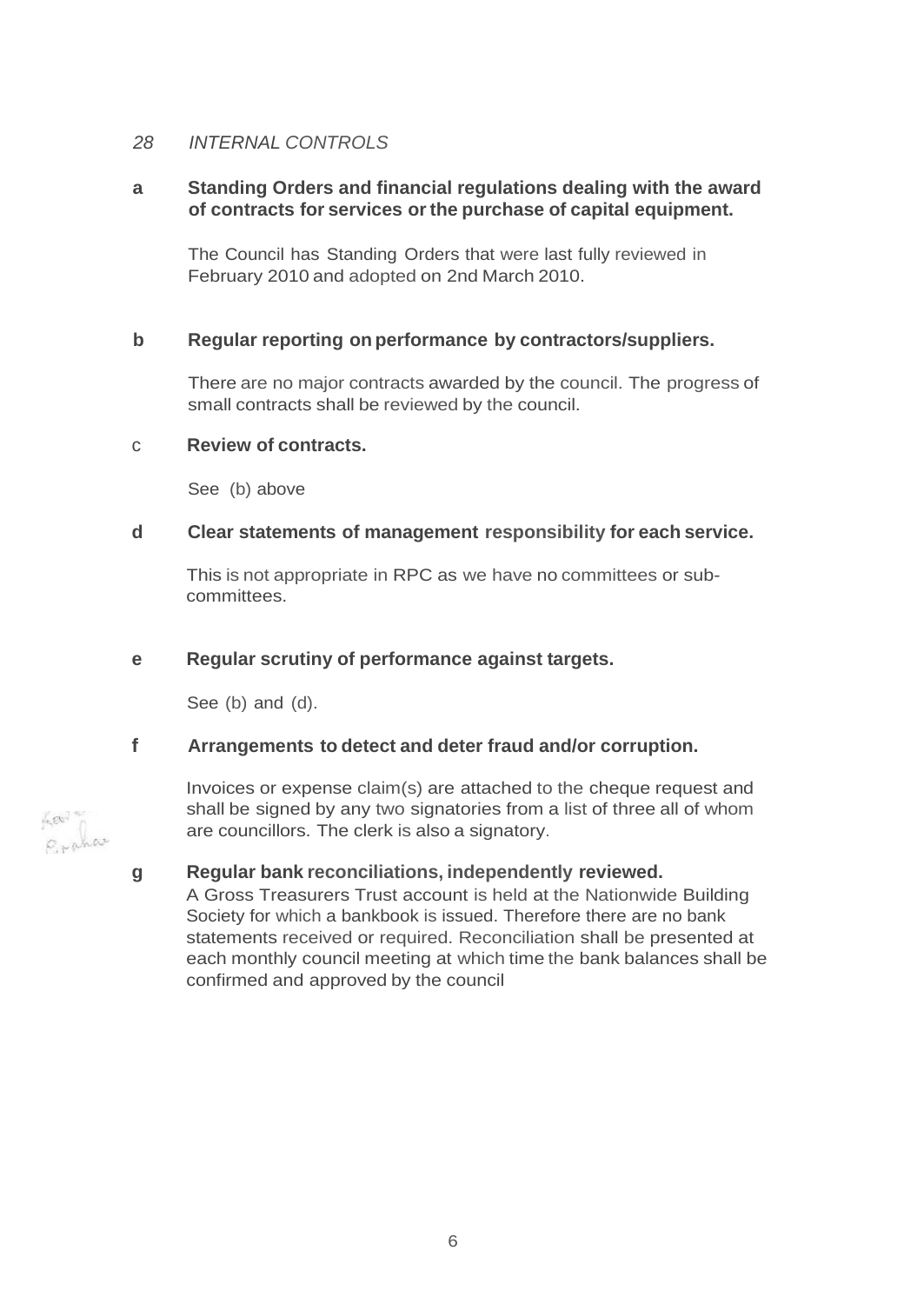## *2C INTERNAL AUDIT ASSURANCE*

## **a Review of internal controls in place and their documentation.**

Internal controls shall be reviewed annually by the Clerk and Internal Auditor. Recommendations from the Clerk and Internal Auditor shall be submitted to Council.

### **b Review of minutes to ensure legal powers are available and the basis of the powers recorded and correctly applied.**

The Clerk shall undertake to ensure that the council does not act beyond its powers when a decision is taken. It shall be recorded if the council decides against the Clerk's advice. Where appropriate, legal powers bestowed on the council shall be recorded in the minutes against decisions taken. The minutes shall also be reviewed during the audit process.

## **c Review and testing of arrangements to prevent and detect fraud and corruption.**

The use of Standing Orders, internal controls and consideration by Council are all methods that contribute to prevent and deter fraud and corruption.

## **d Review of adequacy of insurance cover provided by suppliers.**

Any contractors working for RPC shall be asked for proof of insurance cover.

## **e Testing of specific internal controls and report findings to management.**

This shall be undertaken as part of the audit process.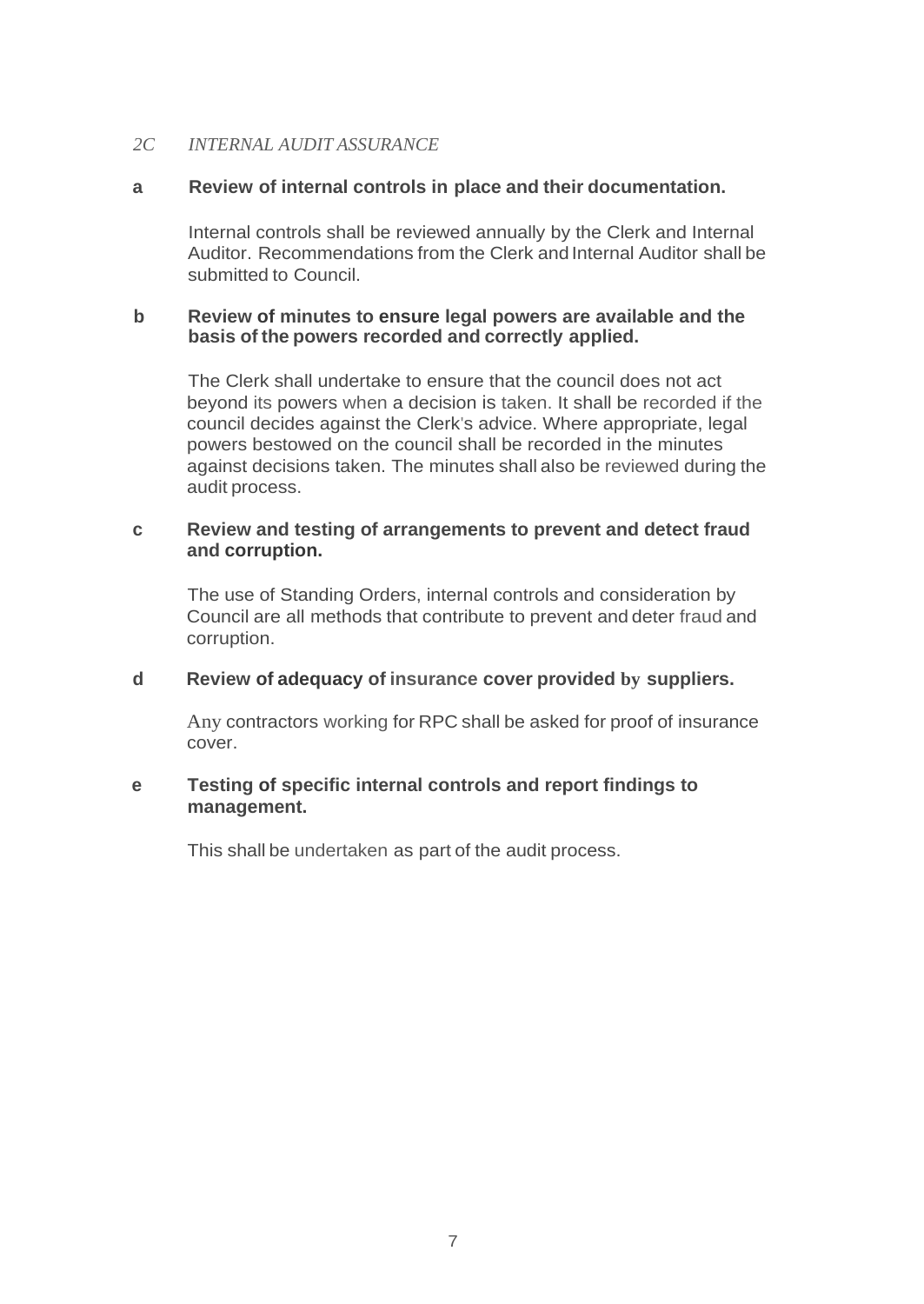#### **SECTION 3**

### **AREAS WHERE THERE MAY BE A NEED TO SELF-MANAGE RISK**

## *3A RISK IDENTIFICATION*

#### **a. Keeping proper financial records in accordance with statutory requirements.**

Financial records kept in accordance with the statutory requirements fall within the responsibility of the Clerk and the full council and shall be reviewed as part of the Audit process.

#### **b Ensuring all business activities are within legal powers applicable to parish councils.**

See Section 2(C) Internal Audit Assurance (b)

#### **c Complying with restrictions on borrowing.**

The Council has no current borrowing arrangements.

## **d Ensuring that all requirements are met under employment law and Inland Revenue regulations.**

Salary forecasts (the clerk) shall be undertaken as part of the annual budget setting process and any increase shall be approved by the full council. There are no tax implications

## **e Ensuring all requirements are met under Customs and Excise (especially VAT).**

All such requirements shall be met by the Clerk and the internal audit process.

## **f Ensuring the adequacy of the annual precept within sound budgeting arrangements.**

The setting of the annual budget shall be undertaken by the full council.

#### **g. Monitoring of performance against agreed standards and partnership agreements.**

See Section 2(8) Internal Controls (b) and (d).

**h Ensuring the proper use of funds granted to local community bodies under specific powers or Section 137.**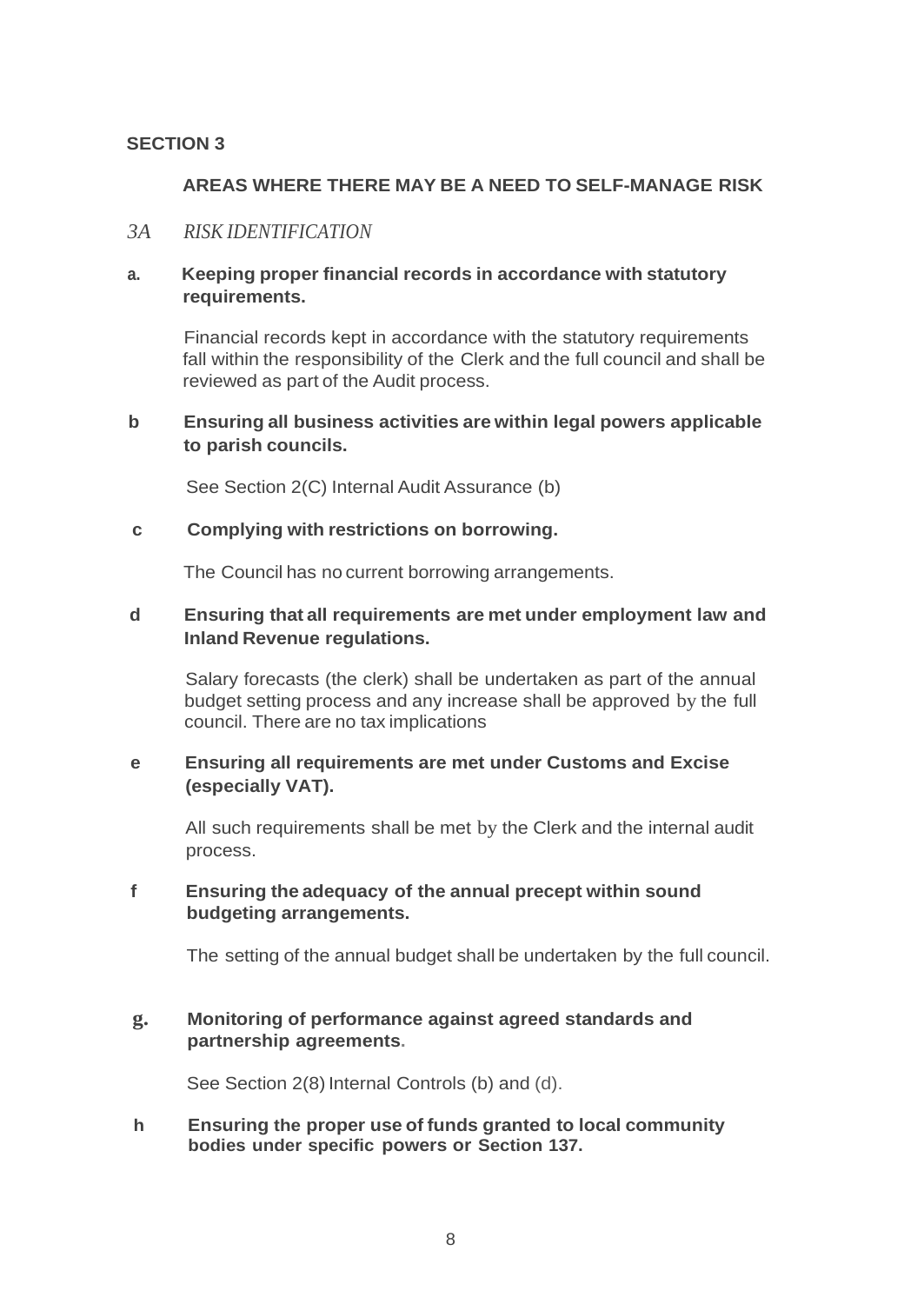Grant applications shall be considered by the full council as part of the budgeting process. All grants made are minuted.

#### **Proper, timely and accurate reporting of the Council business in the minutes.**

Council minutes shall be prepared by the Clerk. They are distributed to members in advance of the subsequent meeting, verified as a correct record as the first business of that meeting and signed at the meeting. Any amendments required are identified, agreed and shall be signed by the meeting chairman

#### j **Responding to electors wishing to exercise their rights of inspection.**

The rights of inspection by electors, shall be adhered to in accordance with current legislation. In accordance with the Freedom of Information Act, all relevant documents shall be available on demand (by appointment) and in addition meeting schedules and minutes shall be made available in the local library, whilst the meeting agenda shall be displayed on all parish notice boards

#### **k Meeting the laid down timetables when responding to consultation invitations.**

Every effort shall be made to meet specified timetables when responding to consultation invitations.

#### **Proper document control.**

The clerk shall retain documents in accordance with national guidelines which shall be available for viewing by appointment.

## **m Register of members' interests and gifts and hospitality in place, complete, accurate and up to date.**

The Clerk shall hold the members' register of interests and WBC holds a copy. It is the responsibility of members to notify the Clerk of

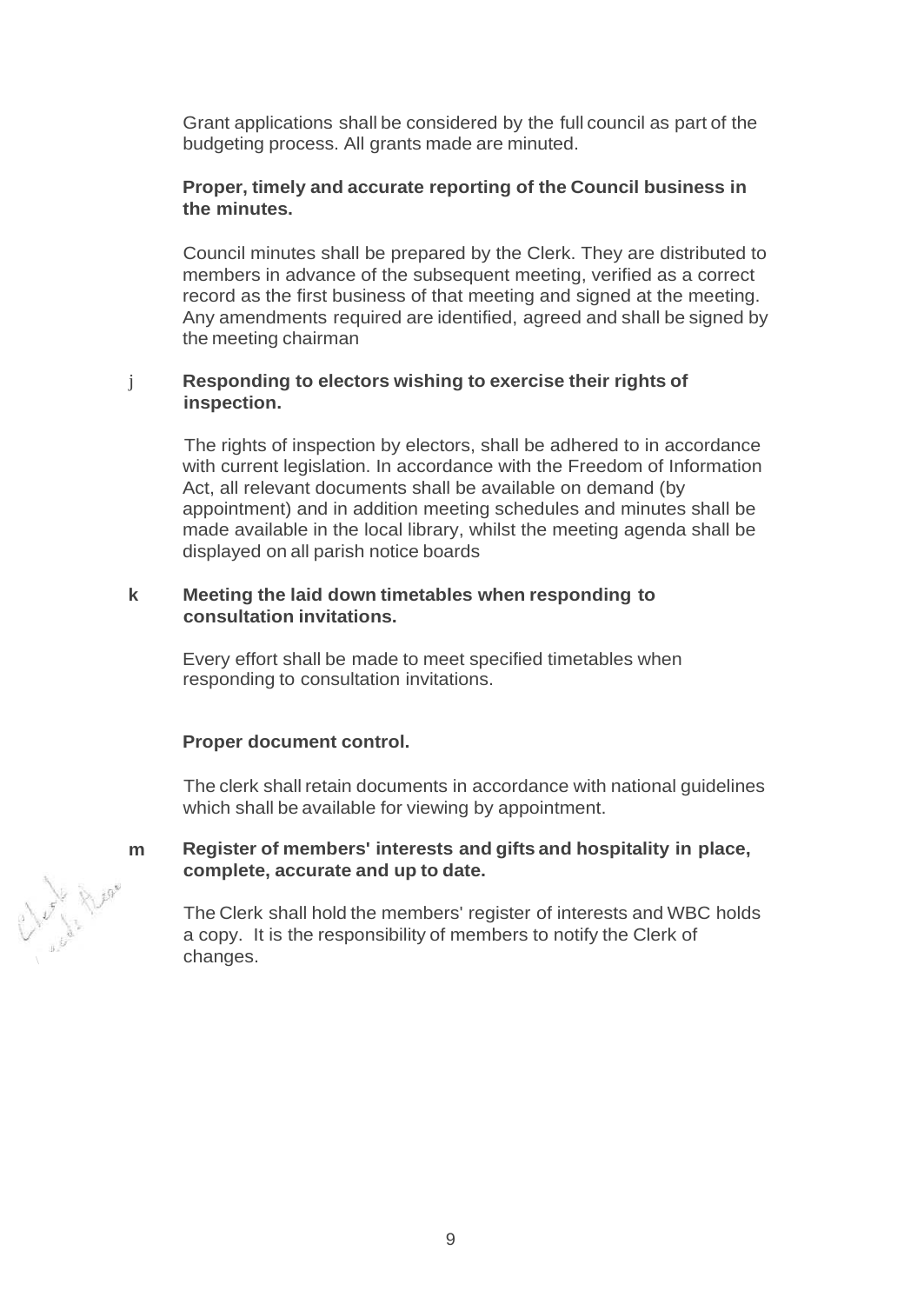## *3B INTERNAL CONTROLS*

### **a Regular scrutiny of financial records and proper arrangements for the approval of expenditure.**

Ruscombe Parish Council shall hold regular monthly council meetings. For each meeting the clerk shall produce an up to date spreadsheet of all council receipts and expenditure. All transactions shall be discussed and agreed and be recorded in the meeting minutes.

#### b **Recording in the minutes the precise powers under which expenditure is being approved.**

See Section 2(8) Internal Audit Assurance (b)

## **c Regular returns to the Inland Revenue; contracts of employment for all staff, annually reviewed by the Council, systems of updating records for any changes in relevant legislation.**

The clerk is the only staff employed by Ruscombe Parish Council. The clerk's salary and contract shall be reviewed annually.

#### **d Regular returns of VAT.**

The Clerk shall be responsible for VAT returns and these shall be reviewed as part of the annual audit process.

#### **e Developing system of performance measurement.**

The council shall review its performance annually when setting the precept for the forthcoming year.

#### **f Procedures for dealing with and monitoring grants, or loans, made or received.**

See Table 3. Risk Identification (h). RPC have no loans outstanding.

## g **Minutes properly numbered and paginated with a master copy kept in safekeeping.**

All Council minutes shall be correctly numbered and page numbered. A paper copy shall be retained and held on file for 10 years. All minutes in excess of 10 years shall be held by the Berkshire Record Office.

## **h Documented procedures to deal with enquiries from the public.**

Calls and letters shall be dealt with as soon as practicable unless referred to council or committee. In such cases, acknowledgement of enquiry shall be made.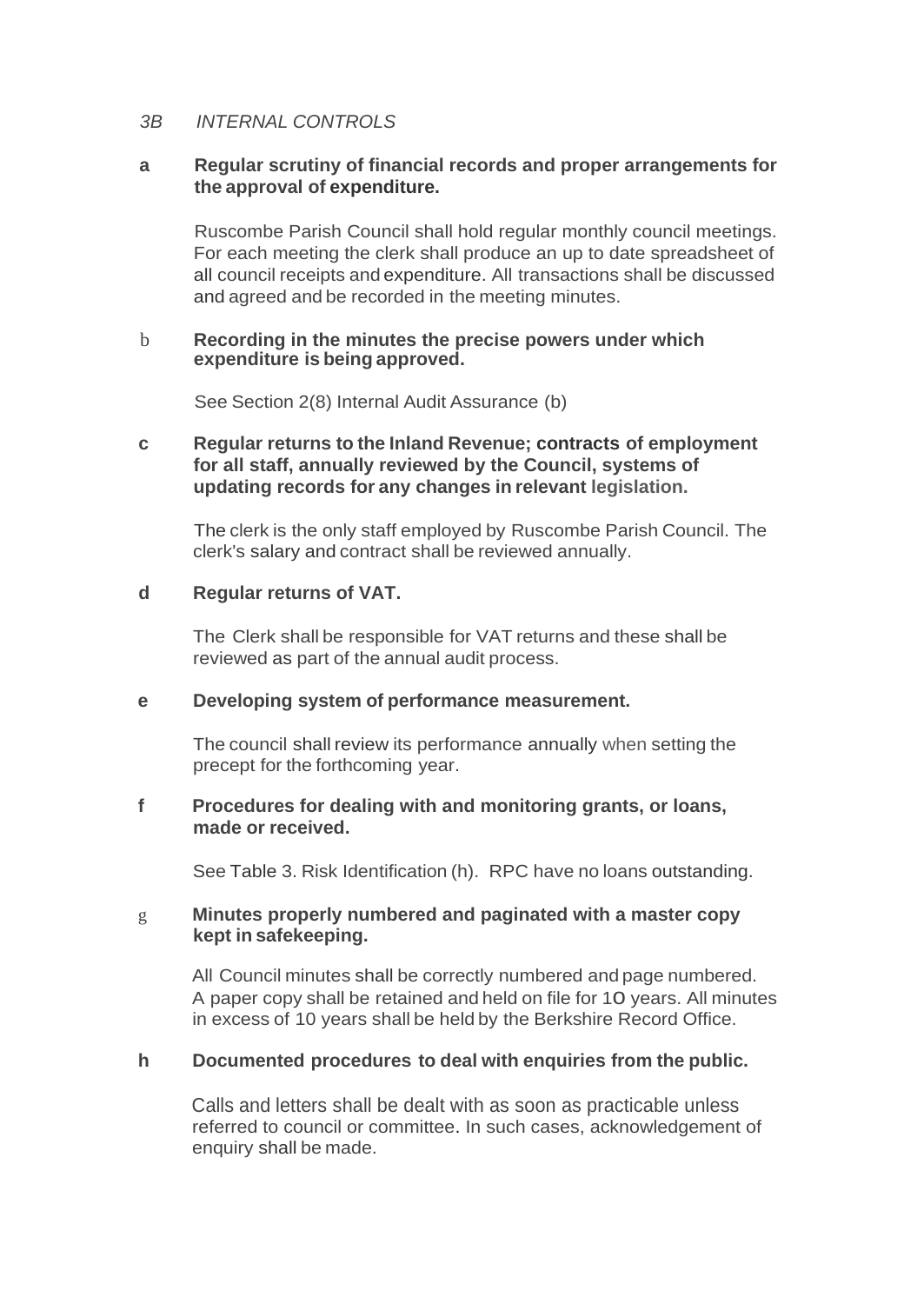## **Documented procedures to deal with responses to consultation requests.**

Consultation requests shall be discussed by council and maybe further delegated. A course of action shall be agreed and minuted. A copy of all responses shall be available to all members on request from the clerk.

# **j Monitoring arrangements regarding Quality Council status.**

Currently not applicable.

## **k Documented procedures for document receipt, circulation, response, handling and filing.**

The Clerk receives all mail. All correspondence received shall be listed with council for consideration or for information. Mail for action by the Clerk shall be dealt with accordingly and filed when actions are completed.

## **Procedures in place for recording and monitoring members' interest and gifts and hospitality received.**

See Section 3. Risk Identification (m).

## **m Adoption of Codes of Conduct for members and employees.**

The National Code of Conduct for Town and Parish Councils issued in May 2007 was adopted in October 2007 by RPC and all councillors signed up to this.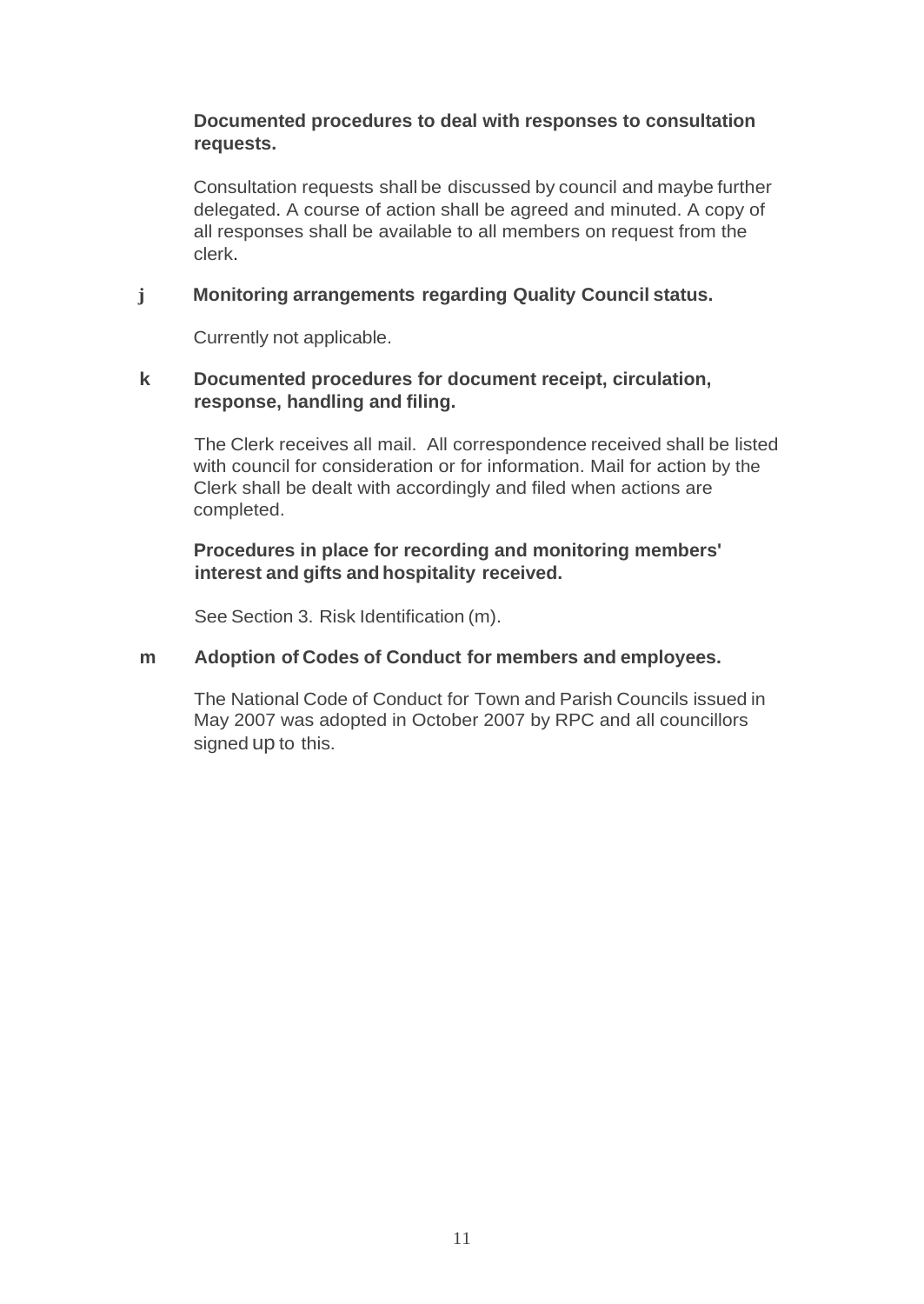#### *3C INTERNAL AUDJT ASSURANCE*

#### **a Review of internal controls in place and their documentation.**

Internal controls shall be reviewed by the Clerk and Internal Auditor. Recommendations from the Clerk and Internal Auditor shall be submitted to Council.

#### b **Review of minutes to ensure legal powers in place, recorded and correctly applied.**

See Section 2(C) Internal Audit Assurance (b).

#### **c Testing of income and expenditure from minutes, invoices, and bank statements**

The system shall be tested during the audit process.

#### **d Review and testing of arrangements to prevent and detect fraud and corruption.**

The system and controls laid down in Standing Orders shall be reviewed on a regular basis to check it is robust. No expenditure, transfers or disposal of assets shall be made without the approval of the full Council and minuted.

### **e Testing of specific internal controls and reporting findings to management.**

Where appropriate, the results of such testing, as part of the internal controls shall be reported to the Council. Similar reporting to Council shall be made as part of the internal audit.

#### **f Computer data safety.**

The system is protected by MacAfee anti virus software protecting the system from hackers, spam, identity theft, phishing scams and anti spyware. A back up of data shall be taken monthly

#### **g Valuable documents.**

The deeds for the Cross Roads Pond shall be held by the National Westminster Bank.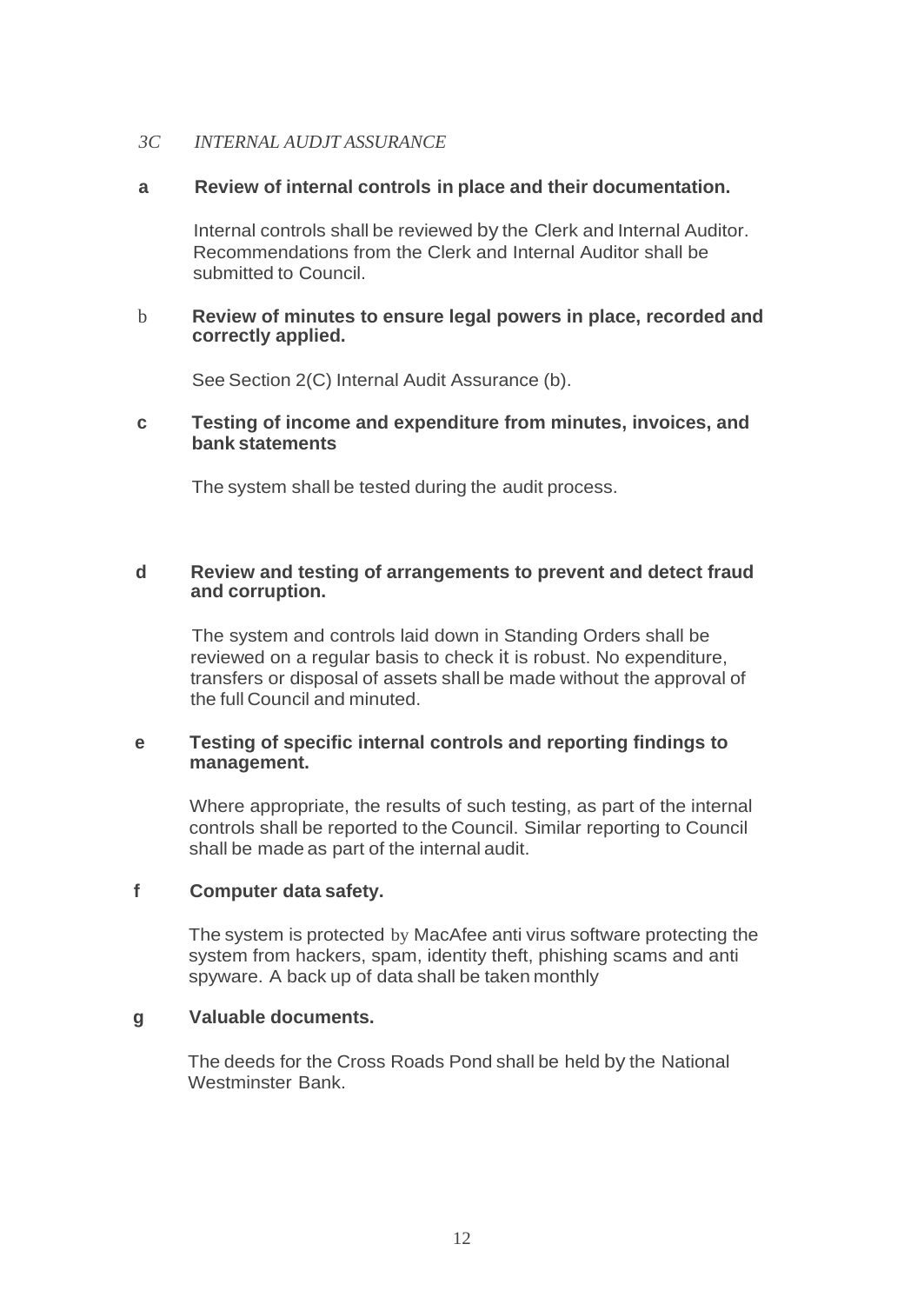#### **Page 1 Risk Assessment Checklist**

| Risk area / Hazard                    | Control                                                                                              | <b>Review</b><br><b>Timing</b>                  | Responsible                        | Reference<br><b>Document</b> | <b>Actioned</b><br><b>Date</b> |
|---------------------------------------|------------------------------------------------------------------------------------------------------|-------------------------------------------------|------------------------------------|------------------------------|--------------------------------|
| <b>Castle Road Ends Pond</b>          |                                                                                                      |                                                 |                                    |                              |                                |
| Provision of adequate insurance cover | Review insurance to check all risks covered                                                          | Annual                                          | <b>Clerk</b>                       | Policy                       |                                |
| Public Injury caused by contractors   | Check contractors insuance cover is adequate                                                         | On going                                        | Clerk                              | Certificate                  |                                |
| Personnel Injury                      | Ensure any riska are minimised                                                                       | On going                                        | <b>Clerk</b>                       | Policy                       |                                |
| Maintenance of Pond area              | Carry out regular inspection<br>Budget for cost of maintenance<br>Arrange for work to be carried out | 6 monthly<br>When Identified<br>When Identified | Council<br>Council<br><b>Clerk</b> |                              |                                |
| General appearance                    | Carry out regular inspection                                                                         | 6 monthly                                       | Council                            |                              |                                |
| Adequate warning signs                | Review need and effectiveness                                                                        | On going                                        | Council                            |                              |                                |
| Safety fencing                        | Review need and effectiveness                                                                        | On going                                        | Council                            |                              |                                |
| <b>Information Board</b>              | Budget for cost of notice boards<br>Arrange for installation                                         | Annual<br>When Identified                       | Council<br><b>Clerk</b>            |                              |                                |
| <b>Cross Roacls Pond</b>              |                                                                                                      |                                                 |                                    |                              |                                |
| Provision of adequate insurance cover | Review insurance to check all risks covered                                                          | Annual                                          | <b>Clerk</b>                       | Policy                       |                                |
| Public Injury caused by contractors   | Check contractors insuance cover is adequate                                                         | On going                                        | <b>Clerk</b>                       | Certificate                  |                                |
| Personnel Injury                      | Ensure any riska are minimised                                                                       | On going                                        | Clerk                              | Policy                       |                                |
| Maintenance of Pond area              | Carry out regular inspection<br>Budget for cost of maintenance<br>Arrange for work to be carried out | 6 monthly<br>When Identified                    | Council<br>Council                 |                              |                                |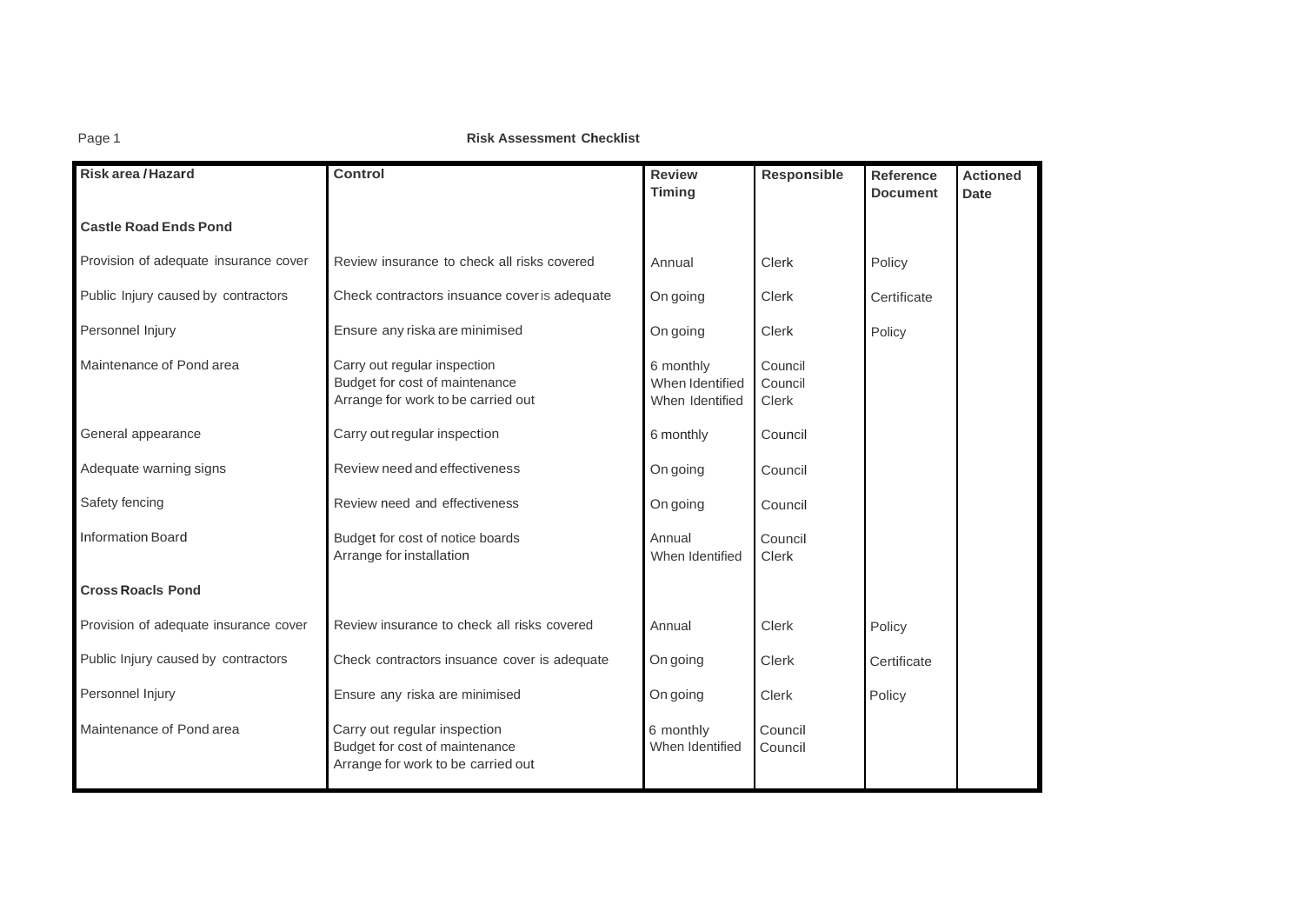Page2 **Risk Assessment** Checklist

| General appearance                    | Carry out regular inspection                                                                                                                                 | 6 monthly                            | Council                                               |             |
|---------------------------------------|--------------------------------------------------------------------------------------------------------------------------------------------------------------|--------------------------------------|-------------------------------------------------------|-------------|
| Adequate warning signs                | Review need and effectiveness                                                                                                                                | On going                             | Council                                               |             |
| Safety fencing                        | Review need and effectiveness                                                                                                                                | On going                             | Council                                               |             |
| <b>Information Board</b>              | Budget for cost of notice boards<br>Arrange for installation                                                                                                 | Annual<br>When Identified            | Council<br><b>Clerk</b>                               |             |
| <b>Old Village Pond</b>               |                                                                                                                                                              |                                      |                                                       |             |
| Provision of adequate insurance cover | Review insurance to check all risks covered                                                                                                                  | Annual                               | Clerk                                                 | Policy      |
| Public Injury caused by contractors   | Check contractors insuance cover is adequate                                                                                                                 | Ongoing                              | <b>Clerk</b>                                          | Certificate |
| Personnel Injury                      | Ensure any riska are minimised                                                                                                                               | On going                             | Clerk                                                 | Policy      |
| Maintenance of Pond area              | Carry out regular inspection<br>Budget for cost of maintenance<br>Arrange for work to be carried out                                                         | 6 monthly<br>When Identified         | Council<br>Council                                    |             |
| General appearance                    | Carry out regular inspection                                                                                                                                 | 6 monthly                            | Council                                               |             |
| <b>Computing</b>                      |                                                                                                                                                              |                                      |                                                       |             |
| Crash of IT system                    | Ensure regular back up of data<br>Ensure Equipment is properly maintained<br>Ensure only approved software is used<br>Maintain effective anti-virus software | Weekly<br>Annual<br>Annual<br>Annual | <b>Clerk</b><br><b>Clerk</b><br><b>Clerk</b><br>Clerk |             |

26th April 2010